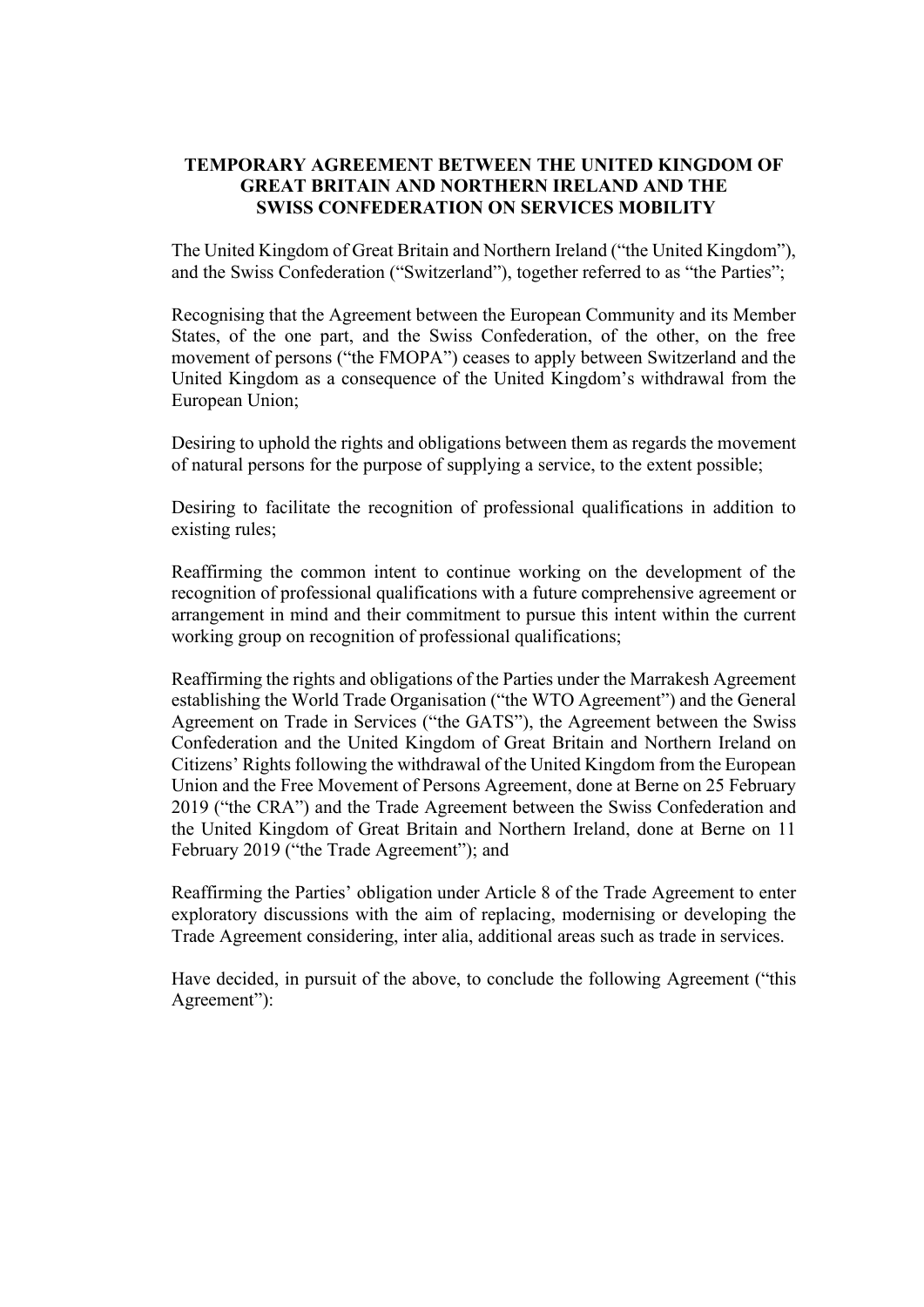## CHAPTER 1

# **GENERAL PROVISIONS**

## ARTICLE 1

## **Objectives**

1. The objective of this Agreement is to mitigate for a limited period of time, the impact for businesses and professionals of Switzerland and the United Kingdom regarding the movement of natural persons as service suppliers after the FMOPA ceases to apply between the Parties.

- 2. This Agreement also has the objective of:
	- (a) confirming the Parties' intention to provide further certainty and clarity to qualified professionals covered by this Agreement; and
	- (b) confirming the Parties' commitment to ongoing joint work towards a comprehensive agreement or arrangement for the recognition of professional qualifications.

# ARTICLE 2

## **Territorial scope**

The provisions of this Agreement shall apply, on the one hand, to the United Kingdom and Gibraltar and, on the other hand, to Switzerland.

## ARTICLE<sub>3</sub>

## **Relationship to other international agreements**

1. The Parties confirm their rights and obligations under the WTO Agreement and the other agreements negotiated thereunder, the CRA and the Trade Agreement, and any other relevant international agreement to which they are a party.

2. This Agreement is concluded to complement the rights and obligations of the Parties in regard to natural persons supplying services under the CRA and does not engage paragraph 3 of Article 23 of the CRA.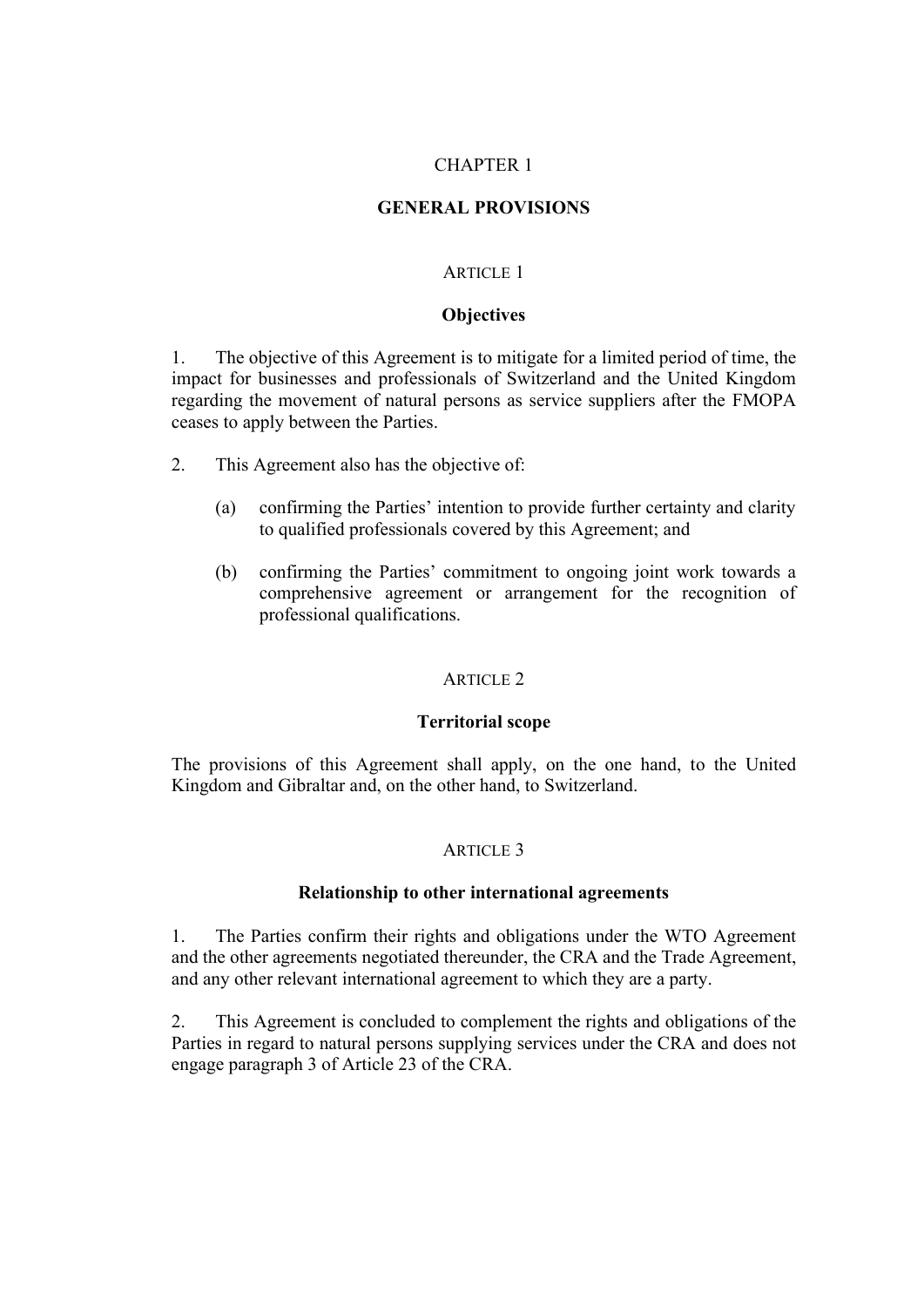## **Fulfilment of obligations**

1. Each Party shall take any general or specific measures required to fulfil its obligations under this Agreement.

2. Each Party shall ensure the observance of all obligations and commitments under this Agreement by its respective central, regional and local governments and authorities, and by non-governmental bodies in the exercise of governmental powers delegated to them by central, regional and local governments or authorities.

### ARTICLE 5

### **Transparency**

1. Each Party shall publish, or otherwise make publicly available, their laws, regulations, judicial decisions, administrative rulings of general application as well as their respective international agreements, that may affect the operation of this Agreement.

2. Each Party shall promptly respond to specific questions from the other Party and provide, upon request, information to each other on matters referred to in paragraph 1.

3. Nothing in this Agreement shall require any Party to disclose confidential information, the disclosure of which would impede law enforcement, or otherwise be contrary to the public interest, or which would prejudice the legitimate commercial interests of any economic operator.

4. In case of any inconsistency between this Article and Article 11, the latter shall prevail to the extent of the inconsistency.

## ARTICLE 6

#### **Consultations**

1. The Parties shall at all times endeavour to agree on the interpretation and application of this Agreement, and shall make every attempt through cooperation and consultations to reach a mutually satisfactory solution of any matter raised.

2. A Party may request in writing consultations with the other Party if it considers that a measure is inconsistent with this Agreement. The request shall set out the reasons for the request, including identification of the measure at issue and the legal basis for the complaint. The Party to which the request is made shall reply within ten days of the date of receipt of the request.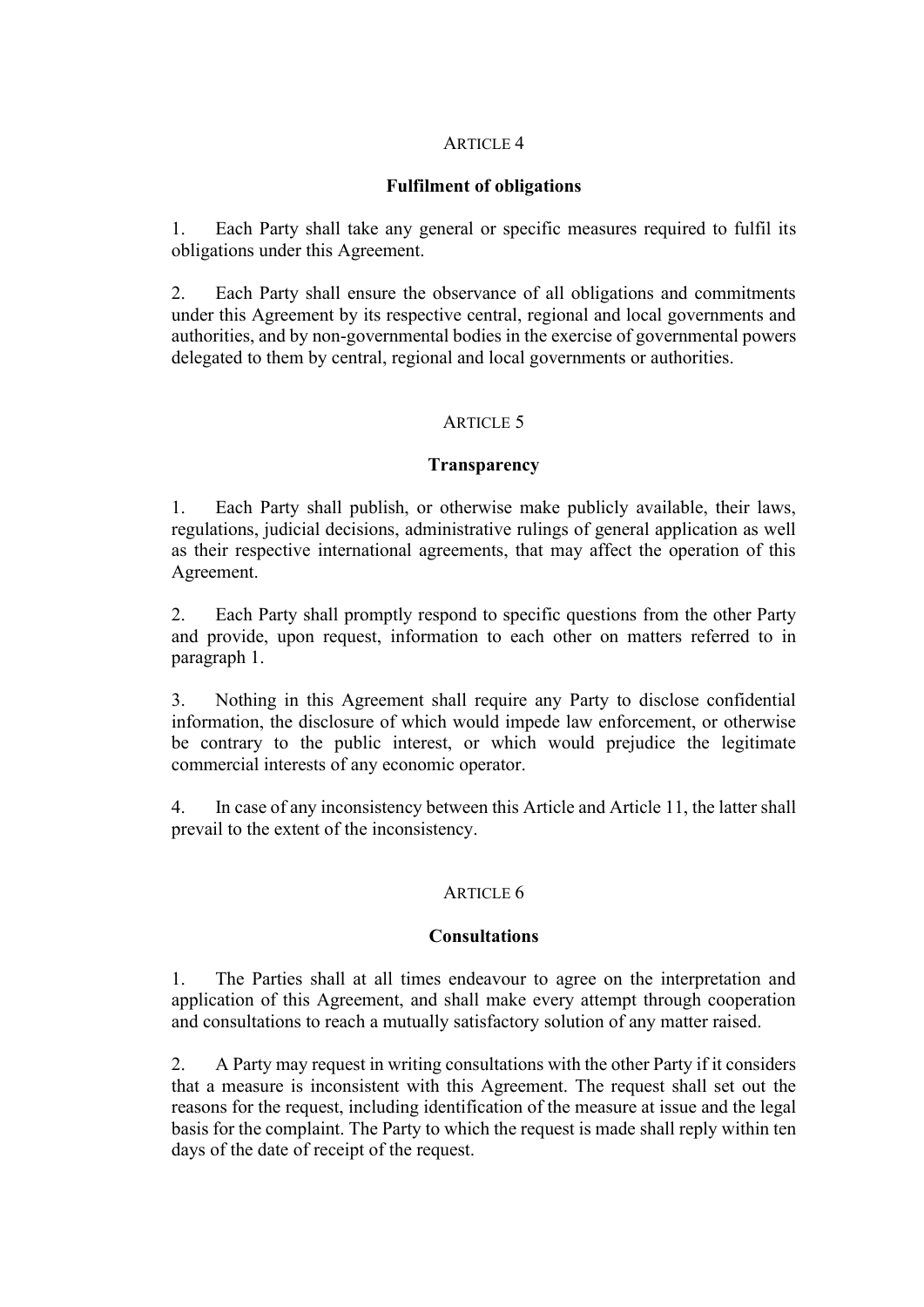- 3. In the consultations, each Party shall:
	- (a) provide sufficient factual information to enable a full examination of how the matter subject to consultations might affect the operation and application of this Agreement;
	- (b) treat any confidential or proprietary information exchanged in the course of consultations on the same basis as the Party providing this information; and
	- (c) endeavour to ensure the participation of personnel of their competent governmental authorities or other regulatory bodies who have responsibility for, or expertise in, the matter subject to the consultations.

4. Either Party may request that the other Party make available the personnel of its competent governmental authorities or other regulatory bodies who have responsibility for, or expertise in, the matter subject to the consultations.

5. Consultations may be held in person or by any technological means available to the Parties. If the consultations are held in person, they shall be held in the capital of the responding Party, unless the Parties agree otherwise.

6. Consultations and, in particular, positions taken by the Parties during consultations, shall remain confidential.

7. The Parties shall be bound by the terms of any agreement they reach in resolving the complaint in accordance with this Article. Each Party shall take the measures necessary to implement the agreement.

# ARTICLE 7

## **General exceptions**

For the purposes of this Agreement, subparagraphs (a), (b) and (c) of Article XIV of the GATS apply and are hereby incorporated into and made part of this Agreement, *mutatis mutandis*.

## ARTICLE 8

## **Security Exceptions**

For the purposes of this Agreement, paragraph 1 of Article XIV *bis* of the GATS applies and is hereby incorporated into and made part of this Agreement, *mutatis mutandis*.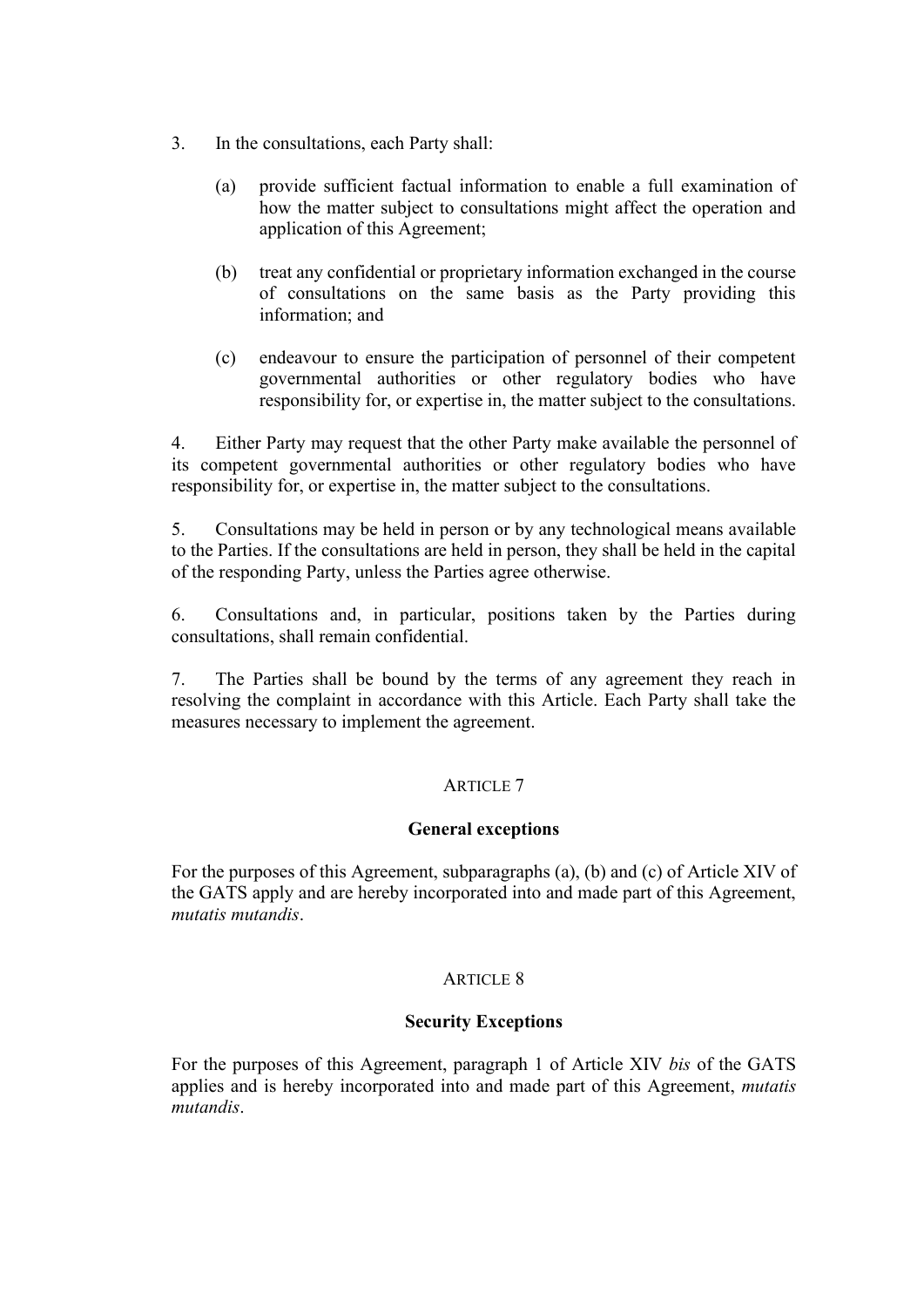#### CHAPTER 2

## **MOVEMENT OF NATURAL PERSONS FOR THE PURPOSE OF SUPPLYING A SERVICE**

#### ARTICLE 9

### **Objective, scope and general provisions**

1. This Chapter reflects the strong trade relationship between the Parties as well as the desire of the Parties to continue facilitating the entry and temporary stay of natural persons for the purpose of supplying a service, and to ensure transparency of the process.

2. This Chapter applies to measures of a Party affecting entry and temporary stay into that Party by service suppliers of the other Party.

- 3. This Chapter does not apply to measures:
	- (a) affecting natural persons seeking access to the employment market of the other Party; or
	- (b) regarding nationality or citizenship, residence or employment on a permanent basis.

4. To the extent that commitments are not undertaken in this Chapter, all requirements provided for in the laws and regulations of a Party regarding the entry and temporary stay shall continue to apply, including laws and regulations concerning the length of stay.

5. Notwithstanding the provisions of this Chapter, all requirements provided for in the laws and regulations of a Party regarding social security and work measures shall continue to apply, including salary conditions, and laws and regulations concerning minimum wages and collective wage agreements<sup>1</sup>.

6. This Chapter shall not prevent a Party from applying measures to regulate the entry of natural persons into, or their temporary stay in, its territory, including those measures necessary to protect the integrity of, and to ensure the orderly movement of natural persons across, its borders, provided that such measures are not applied in such a manner as to nullify or impair the benefits accruing to the other Party under the terms of this Chapter.<sup>2</sup>

<sup>&</sup>lt;sup>1</sup> For Switzerland, work measures refer to measures prevailing in the sector and the place of activity provided by laws, regulations and collective agreements (with respect to remuneration, working hours, etc.).

<sup>&</sup>lt;sup>2</sup> The sole fact of requiring a visa for natural persons of a certain country, and not for those of others, shall not in itself be regarded as nullifying or impairing benefits accrued under this Chapter.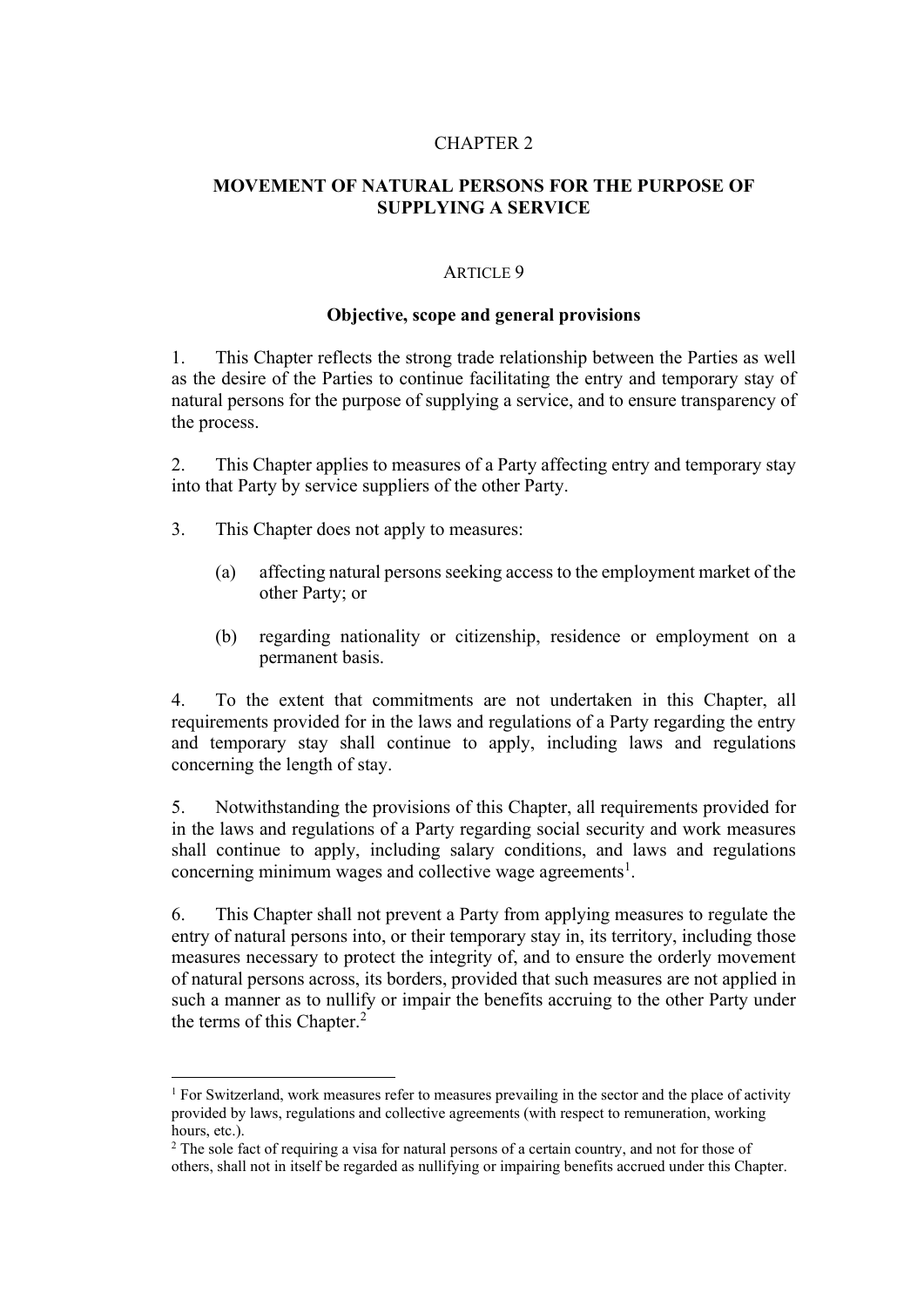7. Each Party shall apply its measures relating to the provisions of this Chapter consistently with the desire of the Parties set out in paragraph 1, and, in particular, shall apply those measures so as to avoid unduly impairing or delaying trade under this Agreement.

## ARTICLE 10

## **Definitions**

For the purposes of this Chapter and Annexes 1 and 2:

- (a) "establishment" means the setting up or the acquisition of a juridical person, including through capital participation, or the creation of a branch or representative office, in Switzerland or in the United Kingdom respectively, with a view to establishing or maintaining lasting economic links:
- (b) "juridical person" means any legal entity duly constituted or otherwise organised under the applicable law of a Party, whether for profit or otherwise, and whether privately-owned or governmentally-owned, including any corporation, trust, partnership, joint venture, sole proprietorship or association;
- (c) "service supplier" means a service supplier of Switzerland or a service supplier of the United Kingdom, as applicable, as defined in Annex 1 and Annex 2 respectively.

# ARTICLE 11

## **Transparency**

1. A Party shall make publicly available information relating to the entry, temporary stay and other immigration requirements related to the supply of a service by service suppliers of the other Party and keep such information updated.

2. The information referred to in paragraph 1 shall include, where applicable, the following information:

- (a) categories of visa, work permits or any similar type of authorisation regarding the entry, temporary stay and work of natural persons covered by this Chapter;
- (b) documentation required and conditions to be met;
- (c) method of filing an application;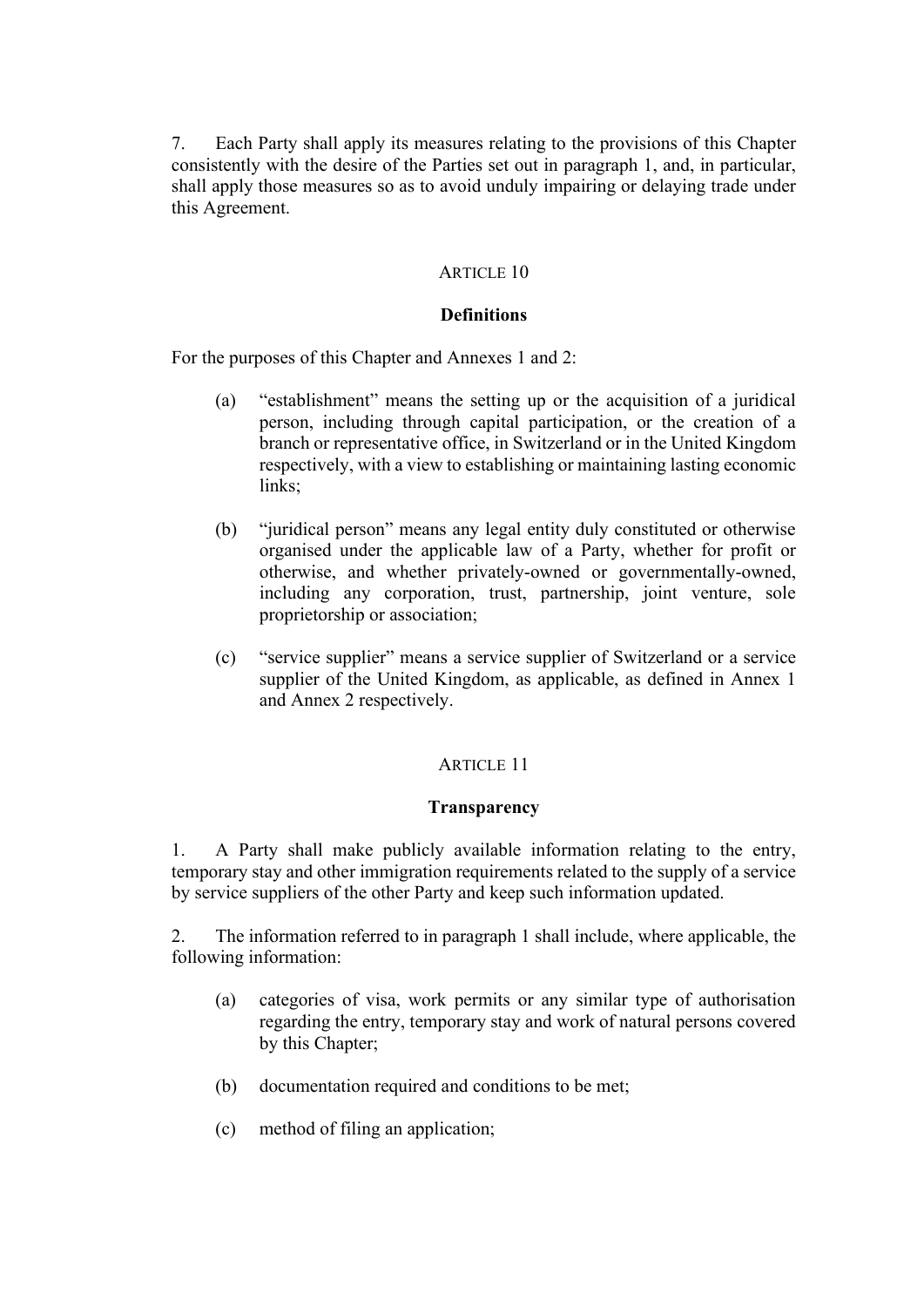- (d) application fees and an indicative timeframe of the processing of an application;
- (e) the maximum length of stay under each type of authorisation described in subparagraph (a);
- (f) conditions for any available extension or renewal;
- (g) rules regarding accompanying dependents;
- (h) available review or appeal procedures; and
- (i) relevant laws of general application pertaining to the entry of service suppliers.

3. With respect to the information referred to in paragraph 1, each Party shall provide the other Party with details of relevant publications or websites where information is made available and shall endeavour to inform the other Party of any changes in requirements and procedures where such changes would affect the enjoyment by service suppliers of the benefits of this chapter.

## ARTICLE 12

## **Access for service suppliers**

1. Switzerland shall grant entry and temporary stay to service suppliers of the United Kingdom in accordance with Annex 1.

2. The United Kingdom shall grant entry to service suppliers of Switzerland in accordance with Annex 2.

3. Unless otherwise specified in Annex 2, the United Kingdom shall not adopt or maintain limitations on the total number of service suppliers of Switzerland granted entry, in the form of numerical quotas or the requirement of an economic needs test.

4. For the United Kingdom, commitments on the entry of natural persons for business purposes do not apply in cases where the intent or effect of the entry is to interfere with or otherwise affect the outcome of any labour or management dispute or negotiation, or the employment of any natural person who is involved in such a dispute or negotiation.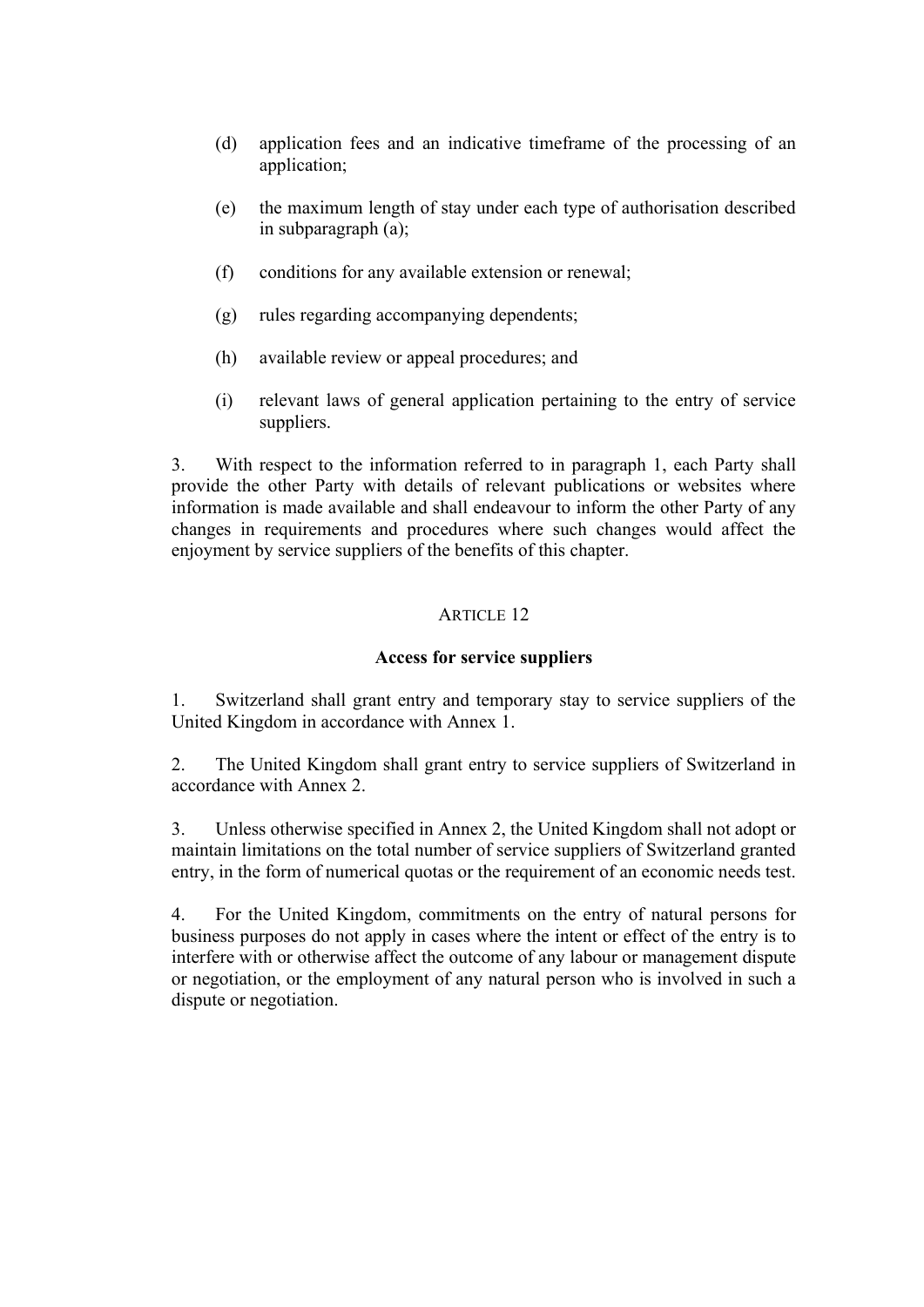## **Contact points**

Each Party shall designate a contact point for the effective implementation and operation of this Chapter and inform the other Party of the relevant contact details. The Parties shall promptly inform each other of any change of those contact details.

## CHAPTER 3

# **RECOGNITION OF PROFESSIONAL QUALIFICATIONS FOR PROFESSIONAL SERVICE PROVIDERS**

### ARTICLE 14

## **Definitions**

For the purposes of this Chapter:

- (a) "professional activity" means an activity which forms part of a regulated profession;
- (b) "regulated profession" means an economic activity, the practice of which, including the use of a title or designation, is subject to the possession of specific professional qualifications by virtue of a measure;
- (c) "relevant authority" means an authority or body, designated pursuant to a measure to recognise qualifications and authorise the practice of a profession in a jurisdiction; and
- (d) "professional service provider" means a national of a Party whose professional qualifications were obtained in the jurisdiction of that Party.

#### ARTICLE 15

## **Rules of recognition of professional qualifications of professional service providers**

The Parties reaffirm that:

(a) the relevant authorities are bound by the law applicable to the relevant authority in recognising professional qualifications; and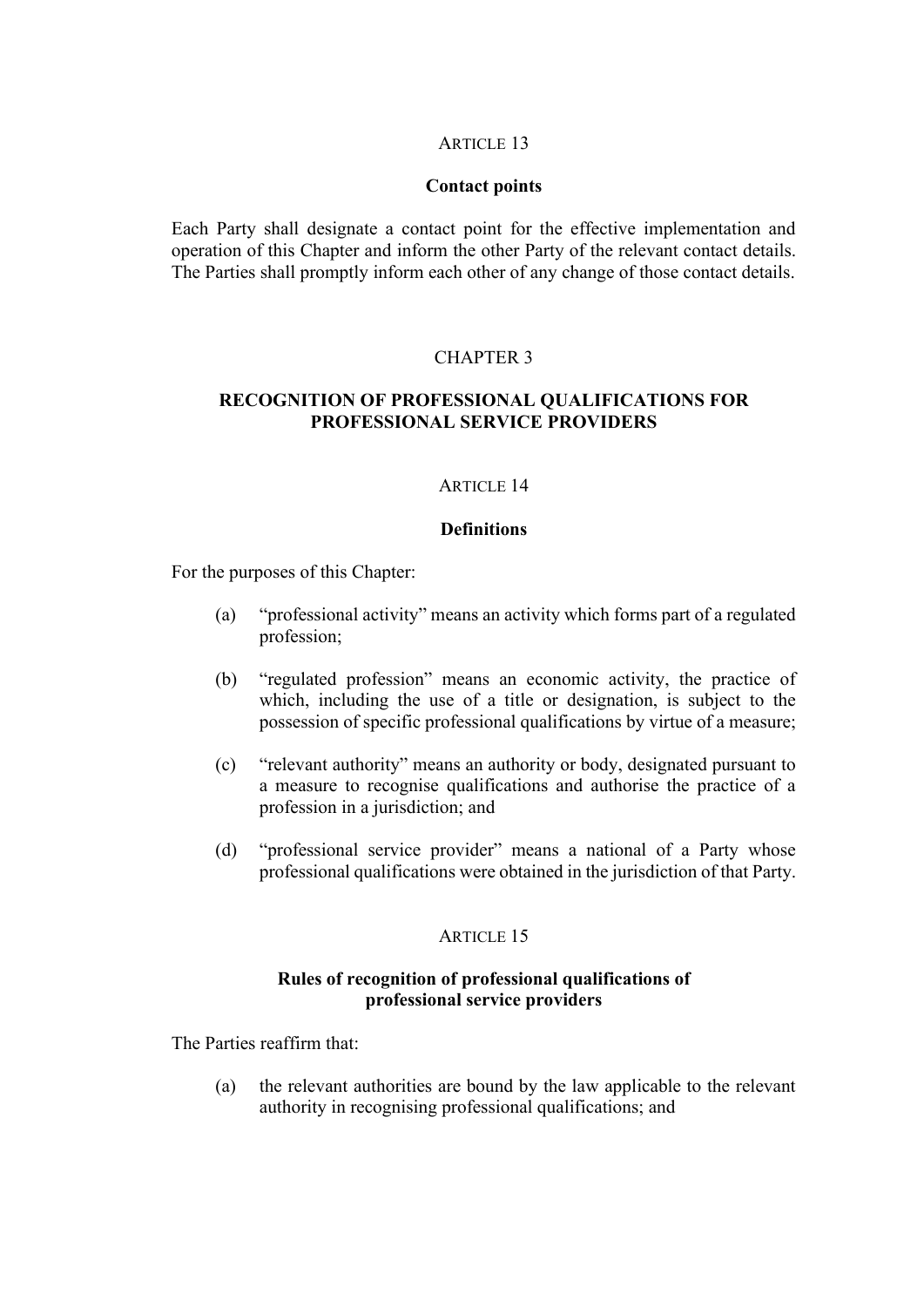(b) relevant authorities may conclude arrangements providing for more favourable rules for the recognition of professional qualifications, or may unilaterally define or continue to apply, more favourable rules for professional service providers.

### **ARTICLE 16**

### **Working group on recognition of professional qualifications**

1. In order to support the work of the relevant authorities, where appropriate, the Parties shall, in accordance with Article 15, continue work within a working group on recognition of professional qualifications, which shall be established by the Parties. In order to ensure the long-term further development of the recognition of professional qualifications in general, this group shall also pursue discussions aiming at negotiating a comprehensive agreement or arrangement between the Parties for the recognition of professional qualifications. The working group shall meet at regular intervals at mutually agreed times.

2. The Parties may agree that any agreement or arrangement referred to in paragraph 1 shall supersede this Chapter.

## CHAPTER 4

### **FINAL PROVISIONS**

#### ARTICLE 17

### **Annexes**

The Annexes to this Agreement shall form an integral part thereof.

#### **ARTICLE 18**

#### **Amendments**

The Parties may agree, in writing, to amend this Agreement. Amendments shall enter into force on the first day of the second month following the later of the Parties' notifications that they have completed their respective internal procedures, or on such other date as the Parties may agree.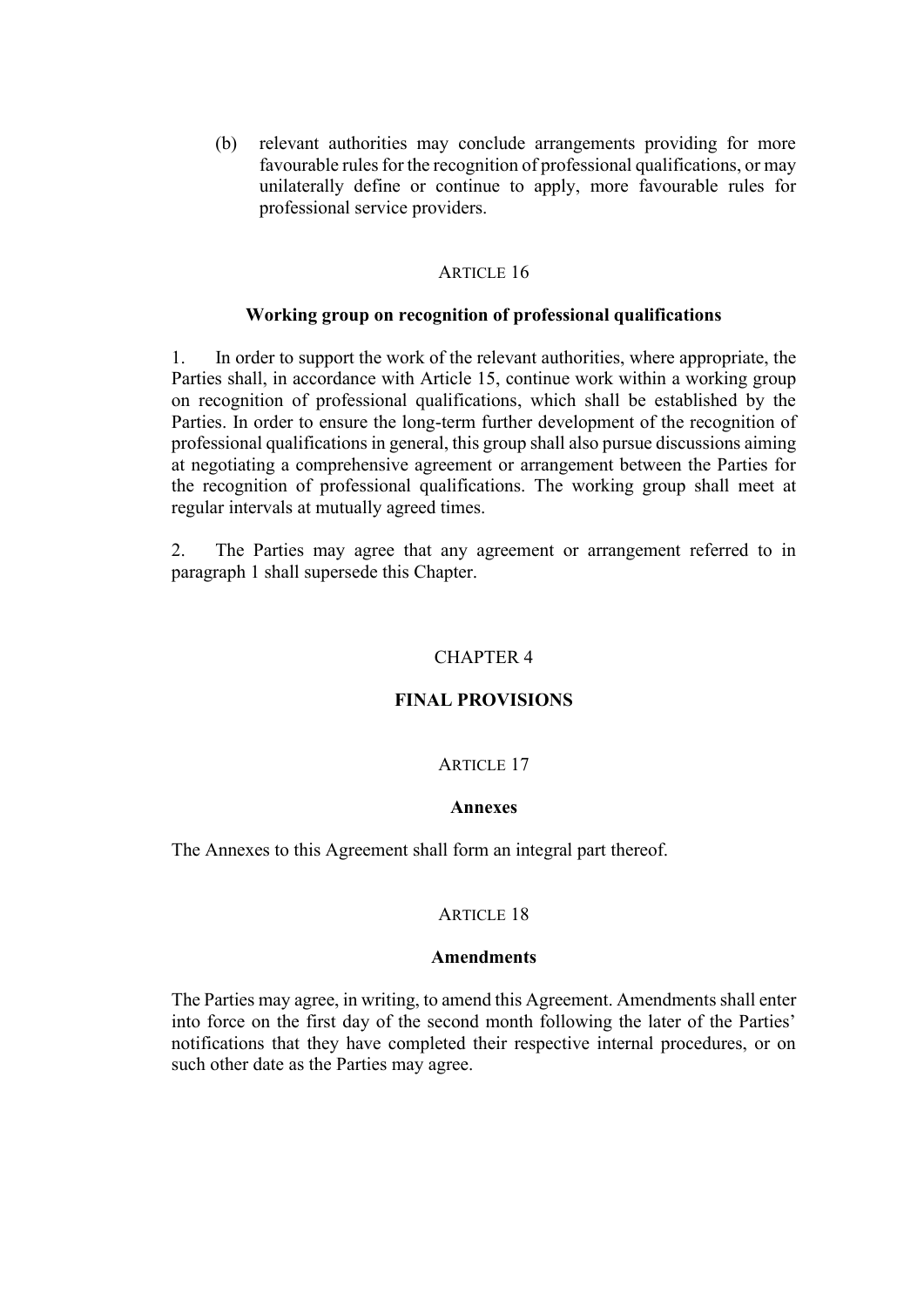## **Entry into force, provisional application and duration**

1. The Parties shall ratify or approve this Agreement in accordance with their domestic procedures. Each Party shall notify the other Party of the completion of those procedures.

2. This Agreement shall enter into force when the FMOPA ceases to apply to the United Kingdom, provided that the Parties have notified each other pursuant to paragraph 1 by that date. Otherwise, this Agreement shall enter into force on the first day of the second month following the later of the Parties' notifications pursuant to paragraph 1.

3. Pending entry into force of this Agreement, the Parties may, in accordance with their respective internal requirements and procedures, provisionally apply this Agreement. A Party intending to provisionally apply this Agreement shall notify the other Party of the completion of its internal requirements and procedures in this regard. Such provisional application shall take effect on the later of:

- (a) the date on which the FMOPA ceases to apply to the United Kingdom; and
- (b) the date of the later of the Parties' notification of the completion of its internal requirements and procedures for provisional application.

4. A Party may terminate the provisional application of this Agreement by written notice to the other Party. Such termination shall take effect on the first day of the second month following that notification. Where this Agreement is provisionally applied, the term "entry into force of this Agreement" shall be deemed to refer to the date on which such provisional application takes effect.

5. A Party may terminate this Agreement by notification to the other Party of its intention to do so. It shall cease to be in force six months after receipt of that notification.

6. This Agreement shall end two years from its entry into force, unless the Parties agree otherwise.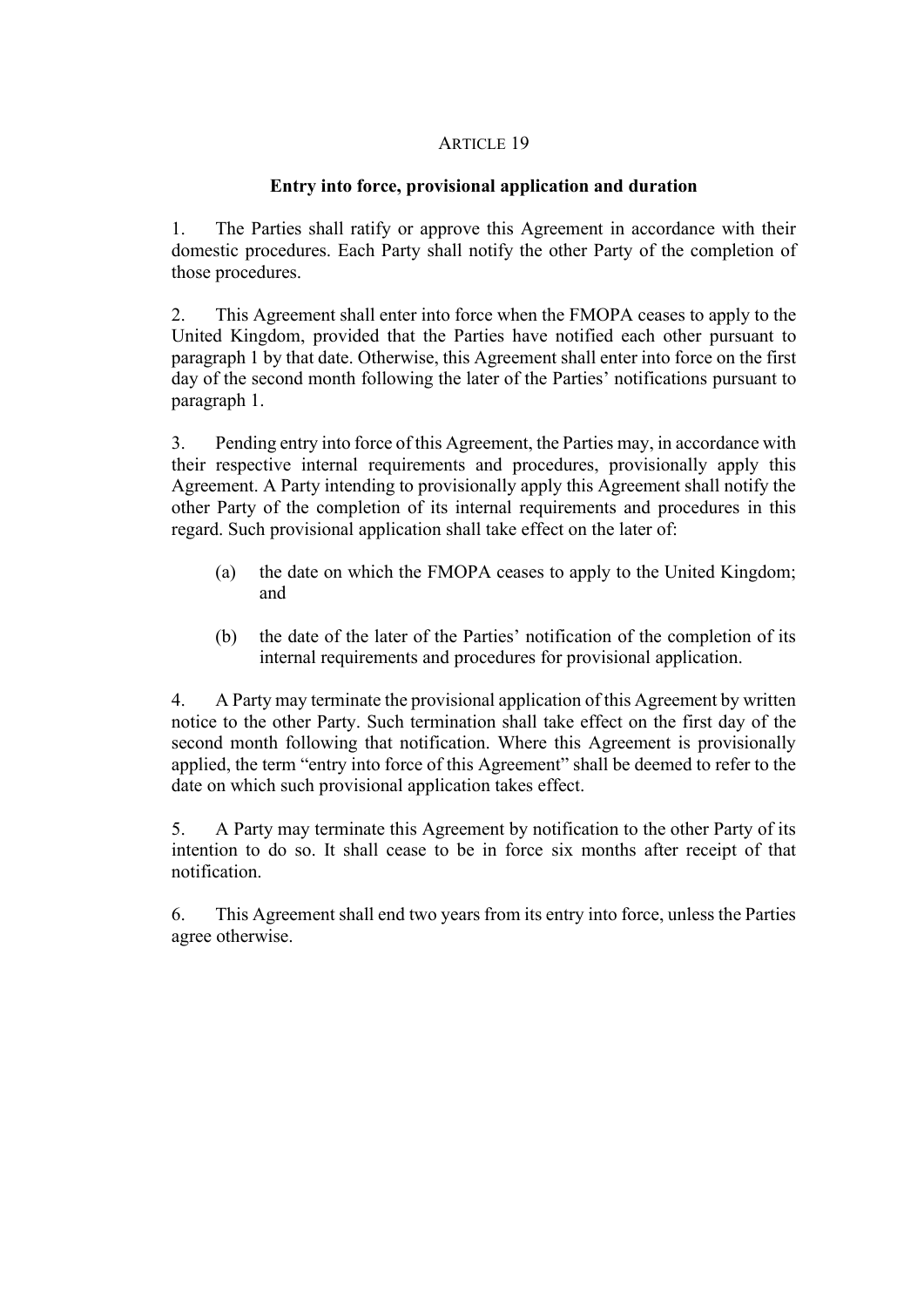In witness whereof the undersigned, duly authorised thereto by their respective Governments, have signed this Agreement.

| Done at   | on this | 2020 in two originals in the English |
|-----------|---------|--------------------------------------|
| language. |         |                                      |

**For the Government of the United Kingdom of Great Britain and Northern Ireland:**

**For the Government of the Swiss Confederation:**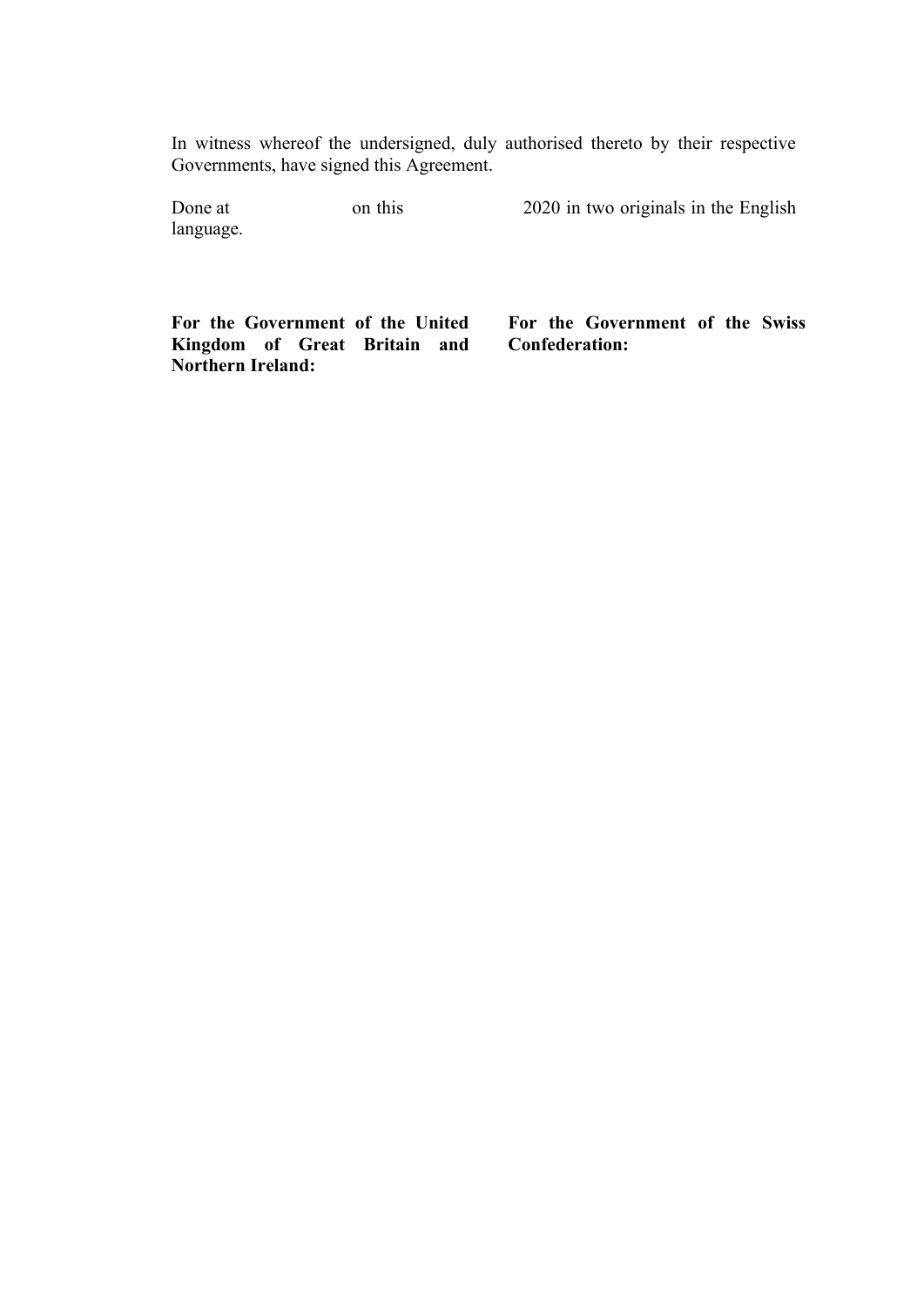# **ANNEX 1**

## REFERRED TO IN PARAGRAPH 1 OF ARTICLE 12

## **ACCESS FOR SERVICE SUPPLIERS OF THE UNITED KINGDOM**

## ARTICLE 1

For the purpose of this Annex, "service supplier of the United Kingdom" means:

- (a) a national of the United Kingdom who is established in the territory of the United Kingdom and seeks to provide a service in the territory of Switzerland; and
- (b) an employee, irrespective of his or her nationality, who is integrated into the regular labour market of the United Kingdom and is posted for the provision of a service in the territory of Switzerland by his or her employer established in the United Kingdom.

## ARTICLE 2

1. Without prejudice to other specific agreements between the Parties specifically concerning the provision of services, service suppliers of the United Kingdom shall have the right to provide a service in Switzerland for a period not exceeding 90 days of actual work in a calendar year.

2. With regard to the provision of services according to paragraph 1, Switzerland shall not restrict the right of entry and temporary stay for service suppliers of the United Kingdom.

## ARTICLE 3

The provisions of Article 2 of this Annex shall apply to juridical persons formed in accordance with the law of the United Kingdom and having their registered office, central administration or principal place of business in the United Kingdom.

## ARTICLE 4

1. Service suppliers of the United Kingdom referred to in Article 2 of this Annex who have the right to provide a service shall not require a short stay permit.

2. Switzerland may require service suppliers of the United Kingdom referred to in Article 2 of this Annex to announce their presence in its territory as foreseen by the respective Swiss national laws and regulations.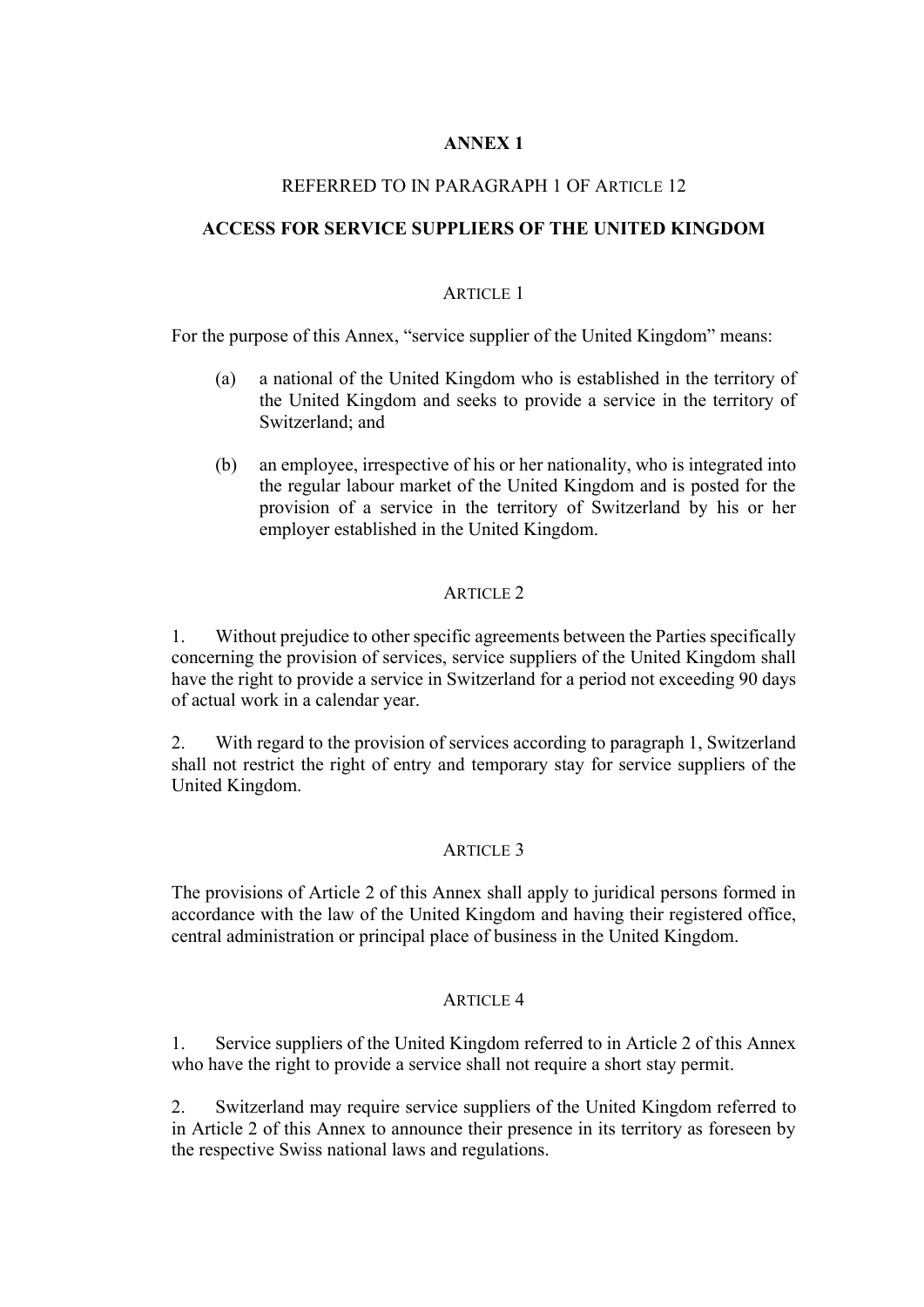1. The provision of services under paragraph 1 of Article 2 of this Annex can be continuous or consist of successive periods of provision.

2. The maximum duration of 90 days according to paragraph 1 of Article 2 of this Annex shall be without prejudice to the discharge by the person providing a service of his or her legal obligations under the guarantee given to the person receiving the service or to cases of force majeure.

# ARTICLE 6

1. The provisions of paragraph 1 of Article 2 of this Annex shall not apply to activities involving, even on an occasional basis, the exercise of public authority in Switzerland.

2. Notwithstanding the provisions of paragraph 1 of Article 2 of this Annex, all requirements provided for in the laws and regulations of Switzerland regarding social security and work measures shall continue to apply, including salary conditions, and laws and regulations concerning minimum wages and collective wage agreements. These requirements will be controlled and enforced by the competent authorities. Work measures refer to measures prevailing in the sector and the place of activity provided by laws, regulations and collective agreements (with respect to remuneration, working hours, etc.).

3. The provisions of paragraph 1 of Article 2 of this Annex shall be without prejudice to the applicability of the laws, regulations and administrative provisions prevailing in Switzerland at the time of this Agreement's entry into force in respect of:

- (a) the activities of agencies for placement and supply services of personnel;
- (b) financial services where provision is subject to prior authorisation in Switzerland and the provider to prudential supervision by Swiss authorities.

4. The provisions of paragraph 1 of Article 2 of this Annex shall be without prejudice to the applicability of the Swiss laws, regulations and administrative provisions concerning the provision of services of 90 days of actual work or less required by imperative requirements in the public interest, or concerning public security and order in relation to individual service suppliers.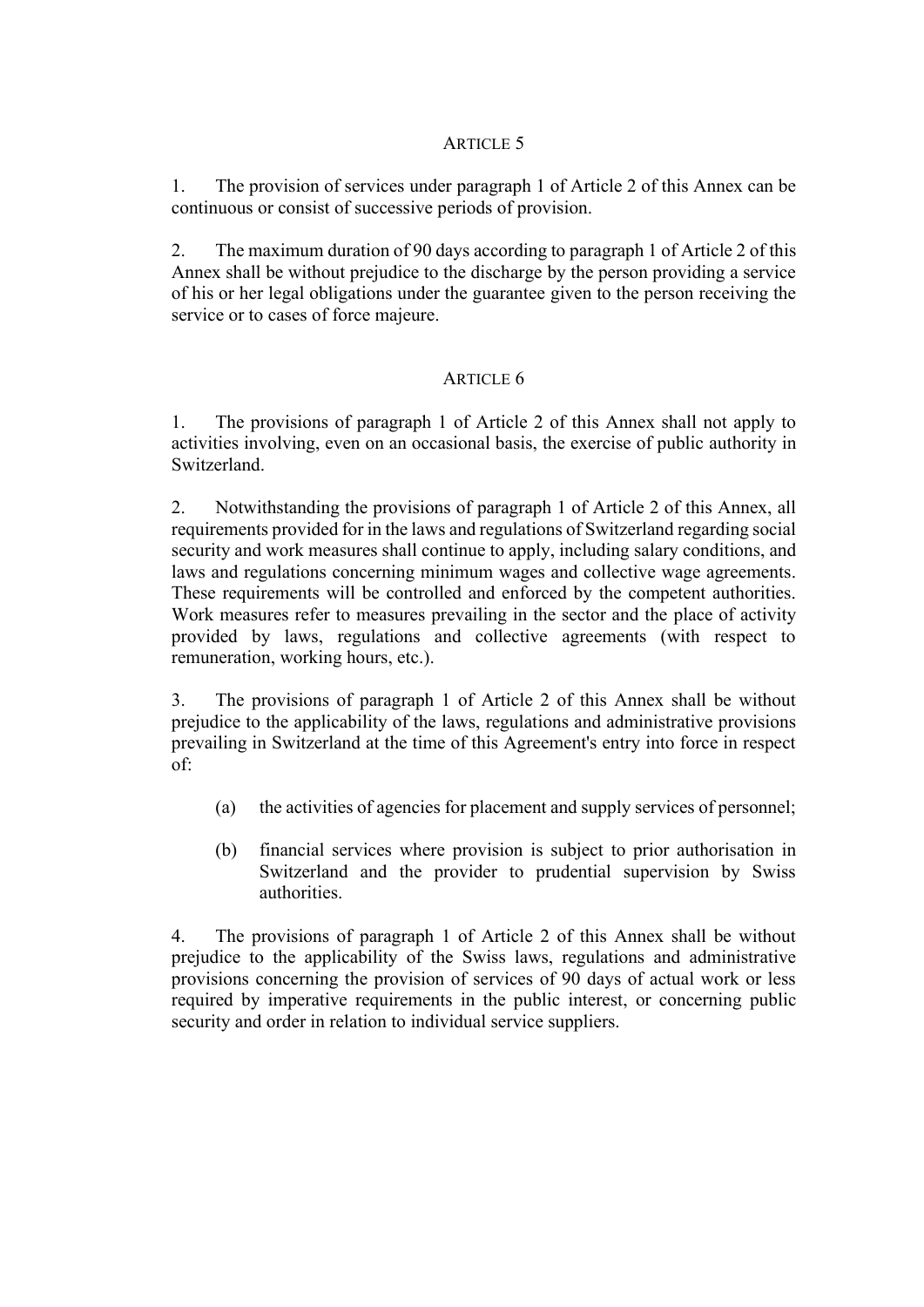## **ANNEX 2**

### REFERRED TO IN PARAGRAPH 2 OF ARTICLE 12

### **ACCESS FOR SERVICE SUPPLIERS OF SWITZERLAND**

1. The United Kingdom shall allow the supply of services in its territory by contractual service suppliers or independent professionals of Switzerland through the presence of natural persons in accordance with Article 12 of the Agreement for the sectors listed in this Schedule, subject to the relevant limitations listed in paragraph 15 of this Annex.

- 2. For the purposes of this Annex:
	- (a) "contractual service supplier" means a natural person employed by a juridical person of Switzerland that:
		- (i) is itself not an agency for placement and supply services of personnel and is not acting through such an agency;
		- (ii) has not established in the territory of the United Kingdom; and
		- (iii) has concluded a bona fide contract to supply a service to a final consumer of the United Kingdom, requiring the presence on a temporary basis of its employees in the territory of the United Kingdom in order to fulfil the contract to supply the service in question; $<sup>1</sup>$ </sup>
	- (b) "independent professionals" means natural persons who:
		- (i) are engaged in the supply of a service and established as selfemployed in the territory of Switzerland;
		- (ii) have not established in the territory of the United Kingdom; and
		- (iii) have concluded a bona fide contract (other than through an agency for placement and supply services of personnel) to supply a service to a final consumer in the United Kingdom, requiring the presence on a temporary basis in the territory of the United Kingdom in order to fulfil the contract to supply the service in question;<sup>2</sup>
	- (c) "juridical person of Switzerland" means a juridical person that carries out substantial business activities in the territory of Switzerland, the concept of "substantial business activities in the territory of Switzerland"

<sup>&</sup>lt;sup>1</sup> The contract to supply services referred to in subparagraph (a)(iii) shall comply with the requirements of the laws and regulations that apply in the place where the contract is executed.

 $2$  The contract to supply services referred to in subparagraph (b)(iii) shall comply with the requirements of the laws and regulations that apply in the place where the contract is executed.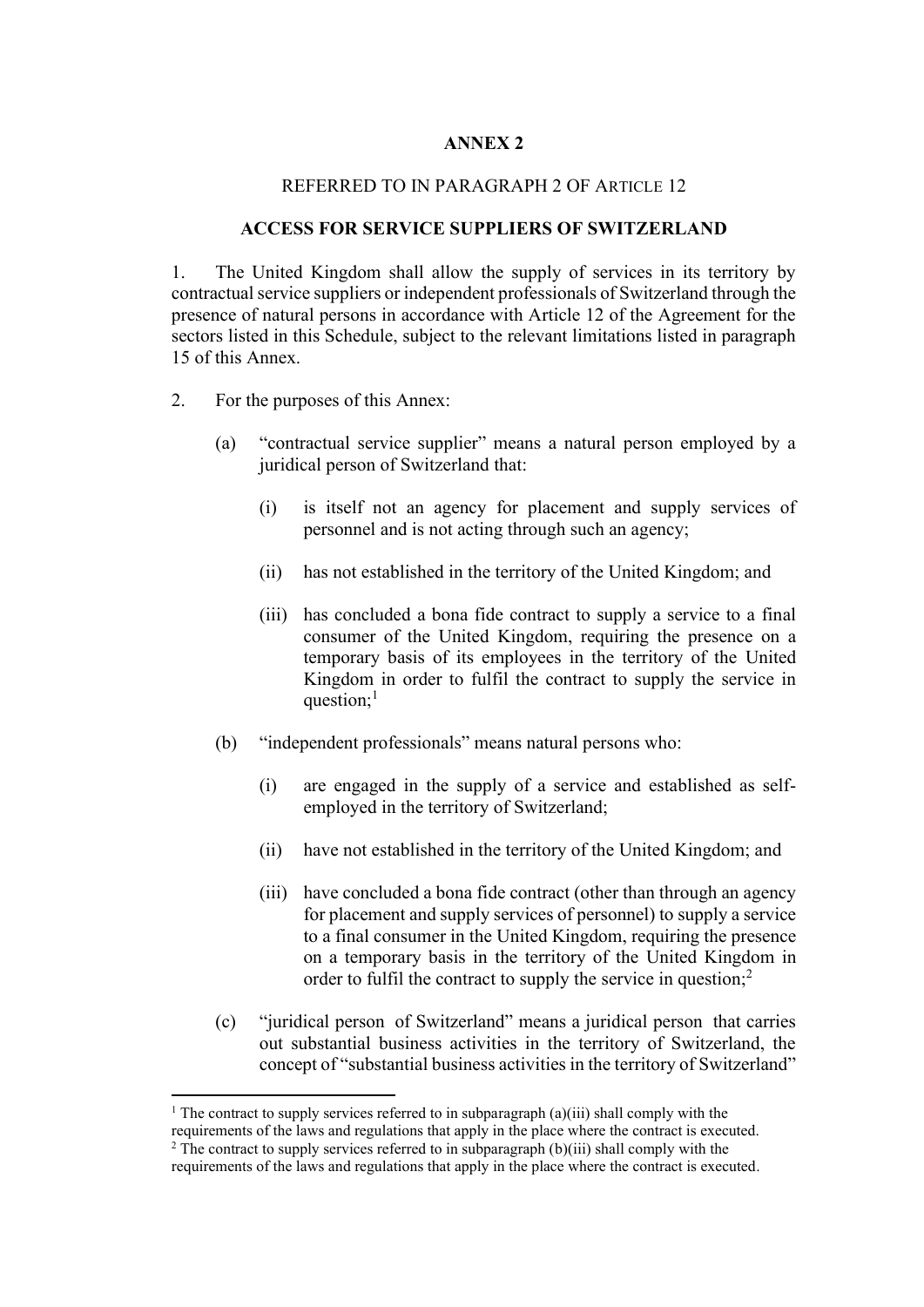requiring that the juridical person has a genuine link to the economy of Switzerland;

- (d) "natural person of Switzerland" means a national of Switzerland or a permanent resident of Switzerland, in accordance with its applicable laws and regulations; and
- (e) "service supplier of Switzerland" means a natural person of Switzerland who is a contractual service supplier or an independent professional.

3. The list of reservations in paragraph 15 of this Annex is composed of the following elements:

- (a) the first column indicating the sector or sub-sector for which the category of contractual service suppliers and independent professionals are liberalised; and
- (b) the second column describing the applicable limitations.

4. In addition to the list of reservations in this Schedule, the United Kingdom may adopt or maintain a measure relating to qualification requirements, qualification procedures, technical standards, licensing requirements or licensing procedures that does not constitute a limitation within the meaning of Article 12 of the Agreement. Those measures, which include requirements to obtain a licence, to obtain recognition of qualifications in regulated sectors or to pass specific examinations, even if not listed in this Schedule, apply in any case to contractual service suppliers or independent professionals of Switzerland.

5. The United Kingdom does not undertake any commitment for contractual service suppliers and independent professionals in economic activities which are not listed.

6. Commitments for contractual service suppliers and independent professionals do not apply in cases where the intent or effect of their temporary presence is to interfere with, or otherwise affect the outcome of, any labour or management dispute or negotiation.

7. Measures implementing the United Kingdom's commitments under paragraph 1 shall not require service suppliers of Switzerland to meet English language requirements as a condition of temporary entry.

8. The following abbreviations are used in the list below:

CSS Contractual service suppliers

IP Independent professionals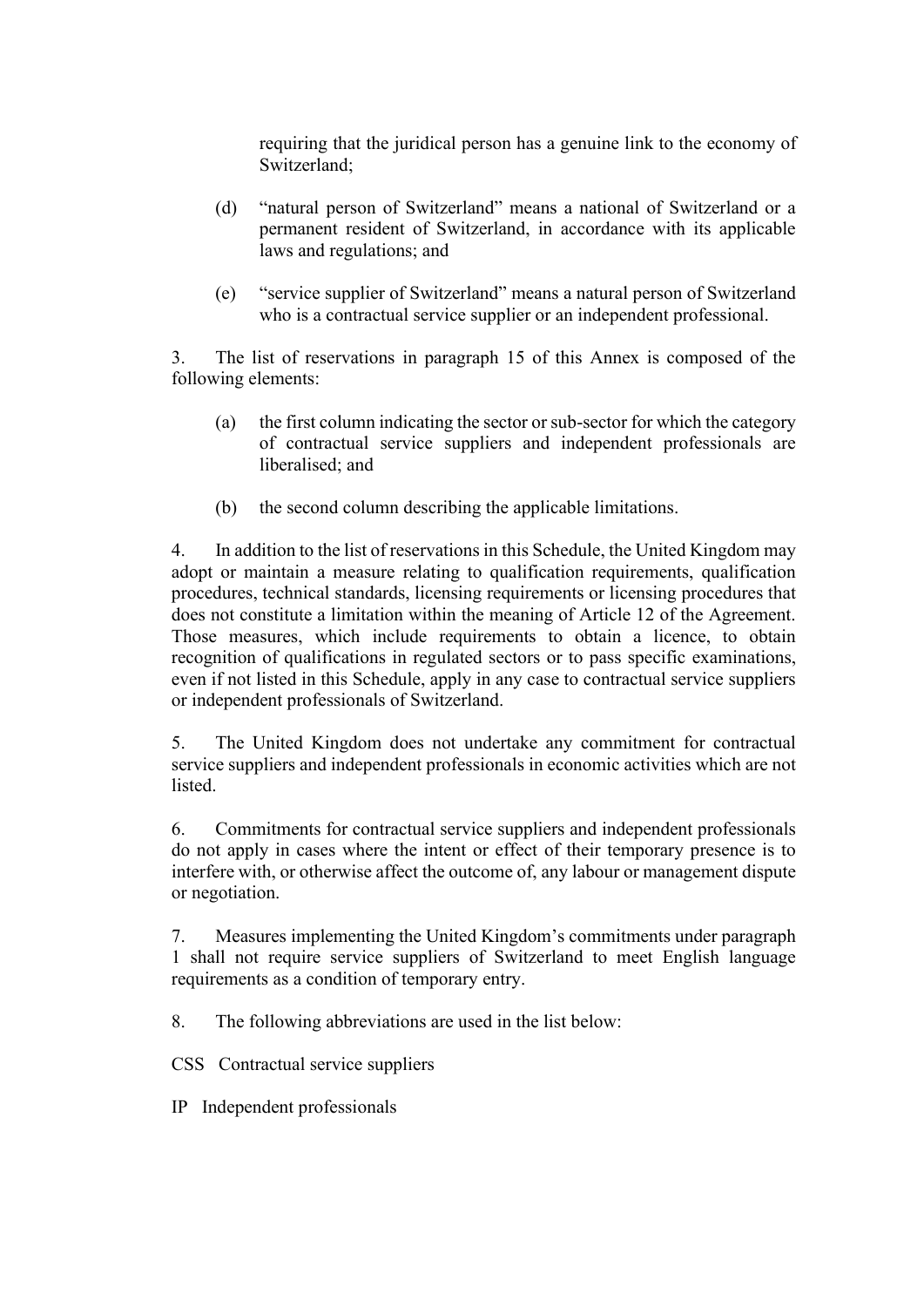### *Contractual service suppliers*

9. Subject to the conditions in paragraphs 10 and 11 and the list of reservations in paragraph 15 of this Annex, the United Kingdom makes commitments in accordance with Article 12 of the Agreement with respect to the category of contractual service suppliers in the following sectors or sub-sectors:

- (a) legal advisory services in respect of public international law and foreign law;
- (b) accounting and auditing services and bookkeeping services;
- (c) taxation advisory services;
- (d) architectural services and urban planning and landscape architectural services;
- (e) engineering services and integrated engineering services;
- (f) computer and related services;
- (g) research and development services;
- (h) advertising services;
- (i) market research and opinion polling services;
- (j) management consulting services;
- (k) services related to management consulting;
- (l) technical testing and analysis services;
- (m) related scientific and technical consulting services;
- (n) mining;
- (o) maintenance and repair of vessels;
- (p) maintenance and repair of rail transport equipment;
- (q) maintenance and repair of motor vehicles, motorcycles, snowmobiles and road transport equipment;
- (r) maintenance and repair of aircrafts and parts thereof;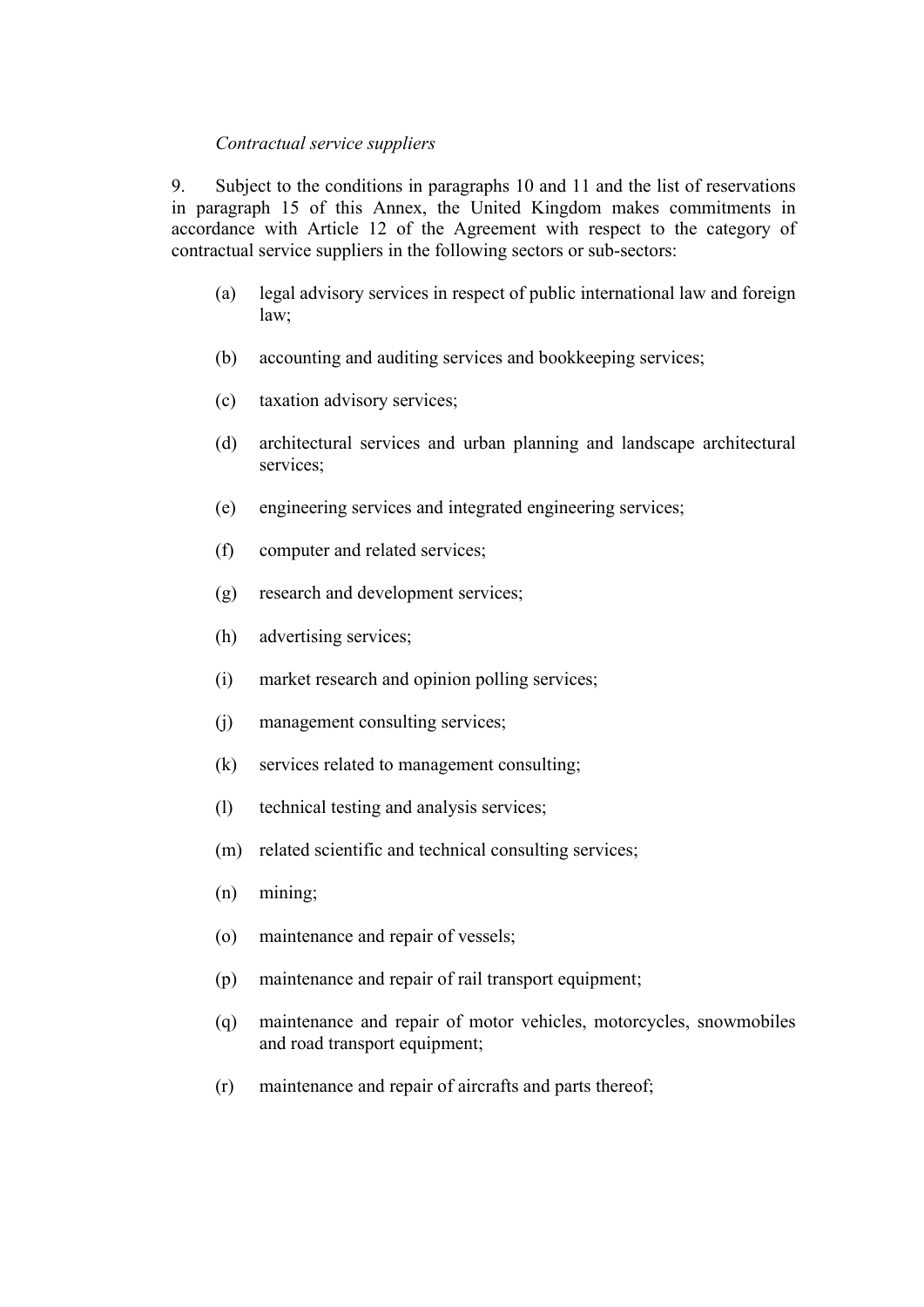- (s) maintenance and repair of metal products, of (non-office) machinery, of (non-transport and non-office) equipment and of personal and household goods;
- (t) translation and interpretation services;
- (u) telecommunication services;
- (v) postal and courier services;
- (w) site investigation work;
- (x) environmental services;
- (y) insurance and insurance related services advisory and consulting services;
- (z) other financial services advisory and consulting services;
- (aa) transport advisory and consulting services;
- (bb) travel agencies and tour operators services;
- (cc) tourist guides services; and
- (dd) manufacturing advisory and consulting services.
- 10. The contractual service suppliers shall comply with the following conditions:
	- (a) the natural persons are engaged in the supply of a service on a temporary basis as employees of a juridical person which has obtained a service contract not exceeding 12 months;
	- (b) the natural persons entering the United Kingdom have been offering such services as employees of the juridical person supplying the services for at least the year immediately preceding the date of the submission of an application for entry into the United Kingdom and possess, at the date of submission of an application for entry into the United Kingdom at least three years' professional experience<sup>3</sup> in the sector of activity which is the subject of the contract;
	- (c) the natural persons entering the United Kingdom shall possess:
		- (i) a university degree or a qualification demonstrating knowledge of an equivalent level; $4$  and

<sup>&</sup>lt;sup>3</sup> Professional experience shall be obtained after having reached the age of majority.

<sup>4</sup> Where the degree or qualification has not been obtained in the United Kingdom, the United

Kingdom may evaluate whether this is equivalent to a university degree required in its territory.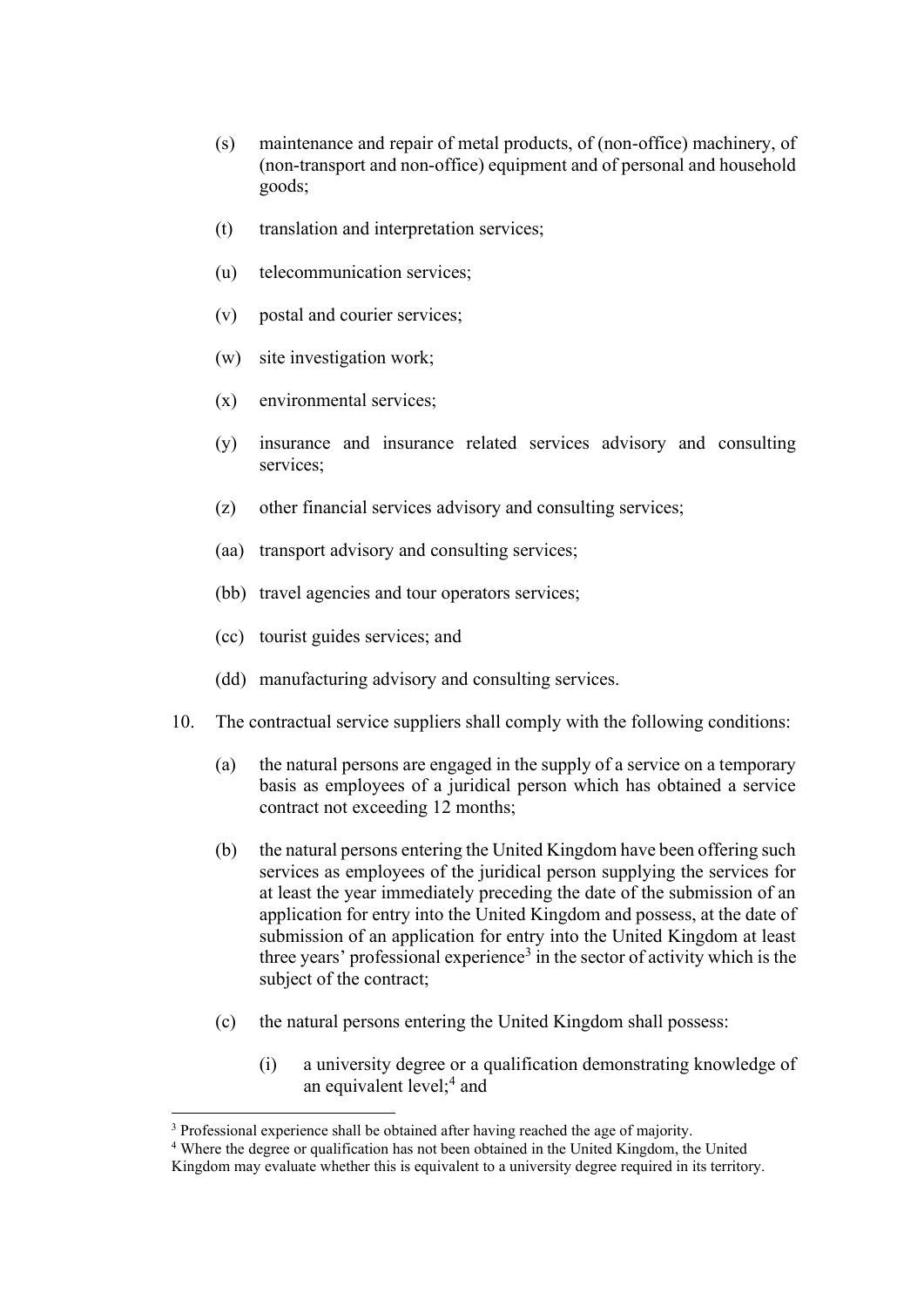- (ii) the professional qualification to exercise an activity where this is required pursuant to the laws, regulations or legal requirements of the United Kingdom;
- (d) the natural person does not receive remuneration for the provision of services in the territory of the United Kingdom other than the remuneration paid by the enterprise employing the natural person;
- (e) the access accorded relates only to the service activity which is the subject of the contract and does not confer entitlement to exercise the professional title of the United Kingdom where the service is provided; and
- (f) the number of persons covered by the service contract shall not be larger than necessary to fulfil the contract, as it may be requested by the laws, regulations or other legal requirements of the United Kingdom.

11. The permissible length of stay of contractual service suppliers is for a cumulative period of not more than 12 months in any 24 month period or for the duration of the contract, whichever is less.

## *Independent professionals*

12. Subject to the conditions in paragraphs 13 and 14 and the list of reservations in paragraph 15, the United Kingdom makes commitments in accordance with Article 12 of the Agreement with respect to the category of independent professionals in the following sectors or sub-sectors:

- (a) legal advisory services in respect of public international law and foreign law;
- (b) architectural services and urban planning and landscape architectural services;
- (c) engineering services and integrated engineering services;
- (d) computer and related services;
- (e) research and development services;
- (f) market research and opinion polling services;
- (g) management consulting services;
- (h) services related to management consulting;
- (i) mining;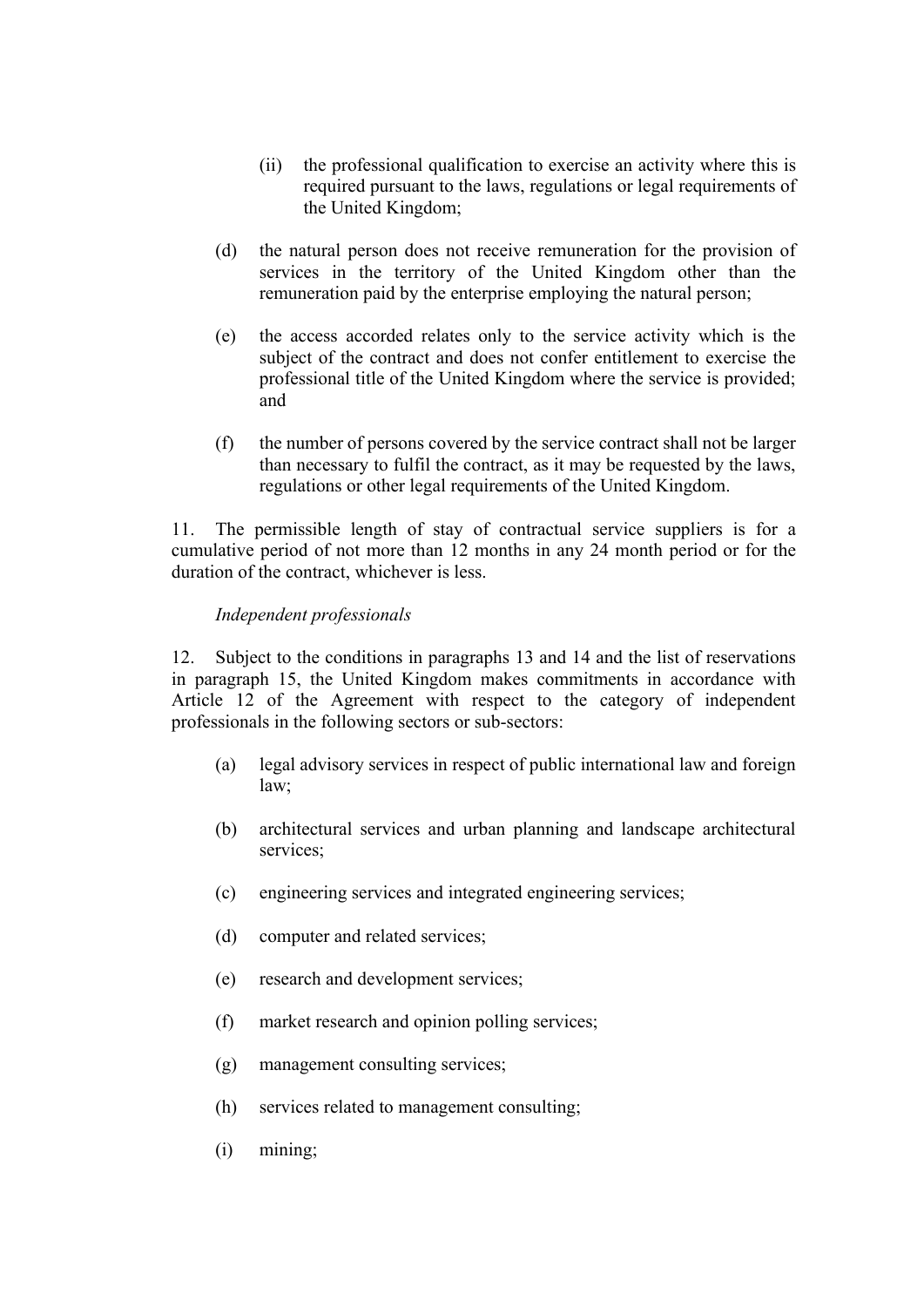- (j) translation and interpretation services;
- (k) telecommunication services;
- (l) postal and courier services;
- (m) insurance related services advisory and consulting services;
- (n) other financial services advisory and consulting services;
- (o) transport advisory and consulting services; and
- (p) manufacturing advisory and consulting services.
- 13. The independent professionals shall comply with the following conditions:
	- (a) the natural persons are engaged in the supply of a service on a temporary basis as self-employed persons established in Switzerland and have obtained a service contract for a period not exceeding 12 months;
	- (b) the natural persons entering the United Kingdom possess, at the date of submission of an application for entry into the United Kingdom at least six years' professional experience in the sector of activity which is the subject of the contract.
	- (c) the natural persons entering the United Kingdom possess:
		- (i) a university degree or a qualification demonstrating knowledge of an equivalent level;<sup>5</sup> and
		- (ii) the professional qualifications to exercise an activity where this is required pursuant to the law, regulations or other legal requirements of the United Kingdom; and
	- (d) the access accorded relates only to the service activity which is the subject of the contract and does not confer entitlement to exercise the professional title of the United Kingdom.

14. The permissible length of stay of independent professionals is for a cumulative period of not more than 12 months in any 24 month period or for the duration of the contract, whichever is less.

15. The United Kingdom lists the following reservations referred to in paragraph 1:

<sup>5</sup> Where the degree or qualification has not been obtained in the United Kingdom, the United Kingdom may evaluate whether this is equivalent to a university degree required in its territory.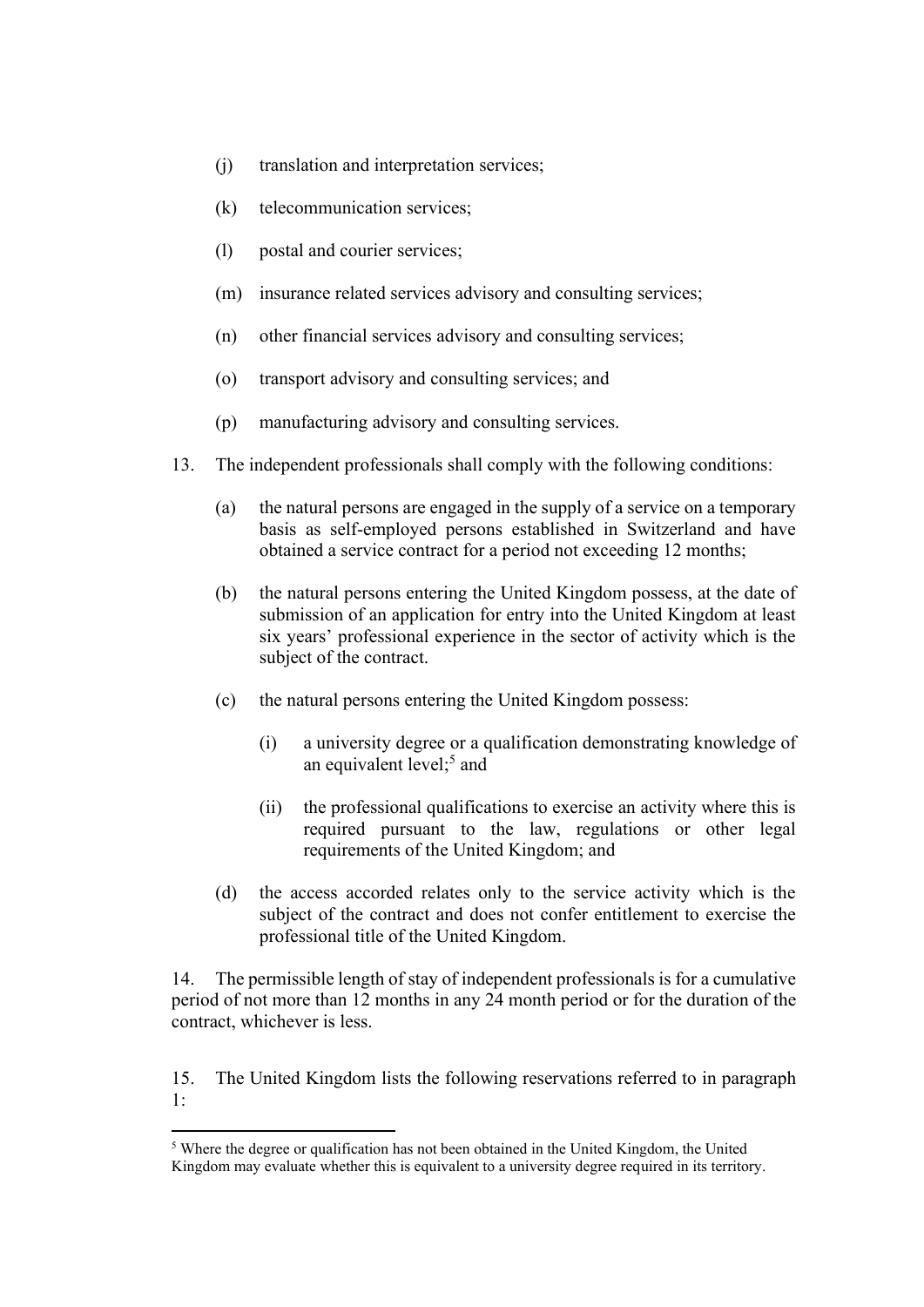| Sector or sub-sector <sup>6</sup>                      | Description of reservations |
|--------------------------------------------------------|-----------------------------|
| Legal advisory services in respect of public           | CSS: None.                  |
| international law and foreign law (part of CPC         |                             |
| 861)                                                   | IP: None.                   |
| Accounting and auditing services and                   | CSS: None.                  |
| bookkeeping services                                   |                             |
| (CPC 86211, 86212, 86213, 86219 and                    | IP: Unbound.                |
| 86220)                                                 |                             |
| Taxation advisory services (CPC 863) <sup>7</sup>      | CSS: None.                  |
|                                                        |                             |
|                                                        | IP: Unbound.                |
| Architectural services and Urban planning              | CSS: None.                  |
| and landscape architectural services (CPC              |                             |
| 8671 and 8674)                                         | IP: None.                   |
| Engineering services and Integrated                    | CSS: None.                  |
| engineering services (CPC 8672 and 8673)               |                             |
|                                                        | IP: None.                   |
| Computer and related services (CPC 84)                 | CSS: None.                  |
|                                                        |                             |
|                                                        | IP: None.                   |
| Research and development services (CPC 851, CSS: None. |                             |
| 852 excluding psychologists services, <sup>8</sup> and |                             |
|                                                        | IP: None.                   |
| 853)                                                   | CSS: None.                  |
| Advertising services (CPC 871)                         |                             |
|                                                        |                             |
|                                                        | IP: Unbound.                |
| Market research and opinion polling services           | CSS: None.                  |
| (CPC 864)                                              |                             |
|                                                        | IP: None.                   |
| Management consulting services (CPC 865)               | CSS: None.                  |
|                                                        |                             |
|                                                        | IP: None.                   |
| Services related to management consulting              | CSS: None.                  |
| (CPC 866)                                              |                             |
|                                                        | IP: None.                   |
| Technical testing and analysis                         | CSS: None.                  |
| services (CPC 8676)                                    |                             |
|                                                        | IP: Unbound.                |
| Related scientific and technical consulting            | CSS: None.                  |
| services (CPC 8675)                                    |                             |
|                                                        | IP: Unbound.                |

<sup>6</sup> "CPC" means the Provisional Central Product Classification (Statistical Papers Series M No. 77, Department of International Economic and Social Affairs, Statistical Office of the United Nations, New York, 1991).

<sup>7</sup> Taxation advisory services does not include legal advisory and legal representational services on tax matters, which are under legal advisory services in respect of public international law and foreign law.

<sup>&</sup>lt;sup>8</sup> Part of CPC 85201, which is under medical and dental services.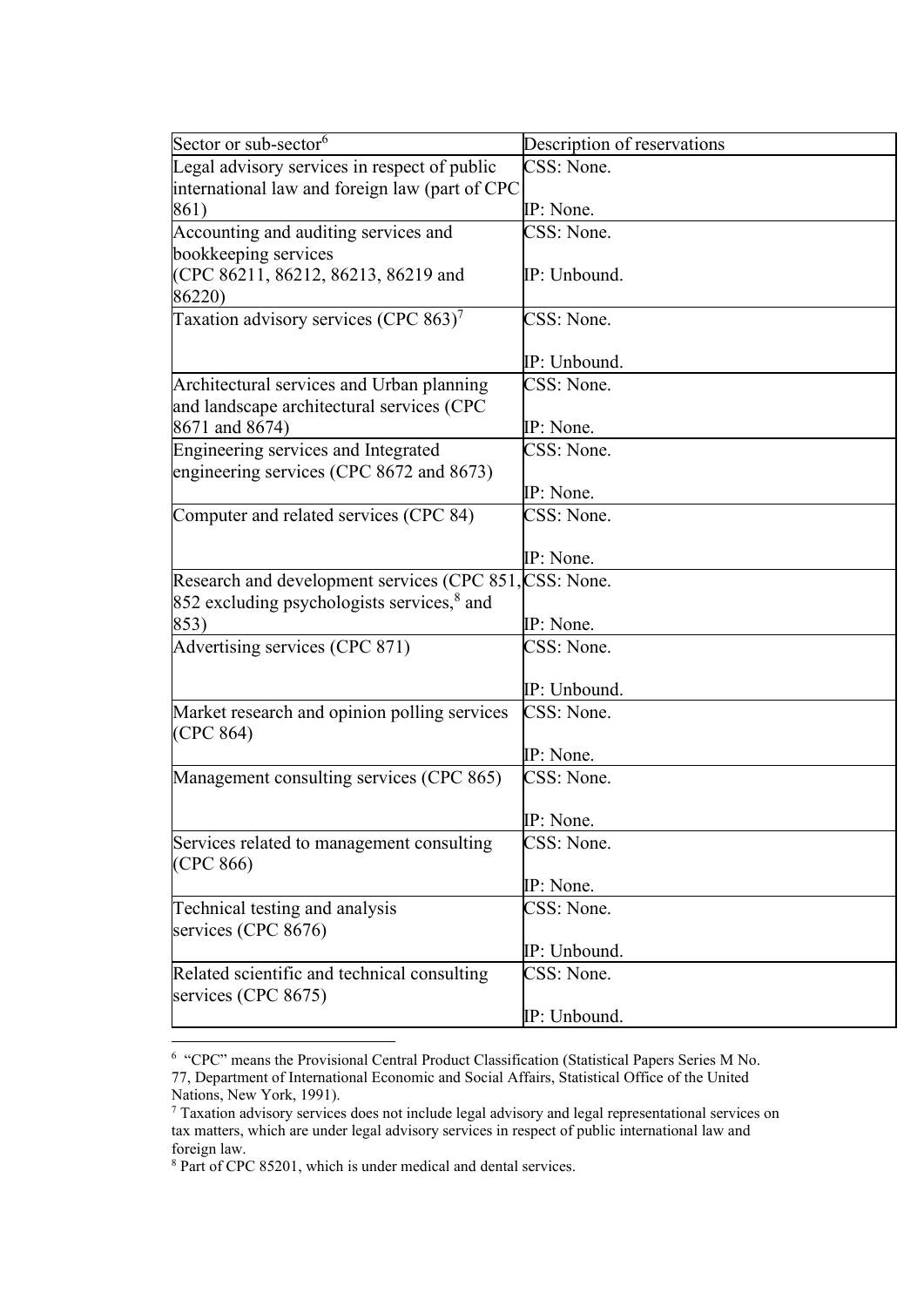| Mining (CPC 883, advisory and consulting<br>services only)                                                                                                                     | CSS: None.   |
|--------------------------------------------------------------------------------------------------------------------------------------------------------------------------------|--------------|
|                                                                                                                                                                                | IP: None.    |
| Maintenance and repair of vessels (part of<br>CPC 8868)                                                                                                                        | CSS: None.   |
|                                                                                                                                                                                | IP: Unbound. |
| Maintenance and repair of rail transport<br>equipment (part of CPC 8868)                                                                                                       | CSS: None.   |
|                                                                                                                                                                                | IP: Unbound. |
| Maintenance and repair of motor vehicles,                                                                                                                                      | CSS: None.   |
| motorcycles, snowmobiles and road transport<br>equipment (CPC 6112, 6122, part of 8867 and IP: Unbound.<br>part of 8868)                                                       |              |
| Maintenance and repair of aircraft and parts<br>thereof (part of CPC 8868)                                                                                                     | CSS: None.   |
|                                                                                                                                                                                | IP: Unbound. |
| Maintenance and repair of metal products, of                                                                                                                                   | CSS: None.   |
| (non-office) machinery, of (non-transport and<br>non-office) equipment and of personal and<br>household goods <sup>9</sup> (CPC 633, 7545, 8861,<br>8862, 8864, 8865 and 8866) | IP: Unbound. |
| Translation and interpretation services (CPC                                                                                                                                   | CSS: None.   |
| 87905, excluding official or certified                                                                                                                                         |              |
| activities)                                                                                                                                                                    | IP: None.    |
| Telecommunication services (CPC 7544,<br>advisory and consulting services only)                                                                                                | CSS: None.   |
|                                                                                                                                                                                | IP: None.    |
| Postal and courier services (CPC 751,<br>advisory and consulting services only)                                                                                                | CSS: None.   |
|                                                                                                                                                                                | IP: None.    |
| Site investigation work (CPC 5111)                                                                                                                                             | CSS: None.   |
|                                                                                                                                                                                | IP: Unbound. |
| Environmental services (CPC 9401, 9402,<br>9403, 9404, part of 94060, 9405, part of 9406                                                                                       | CSS: None.   |
| and 9409)                                                                                                                                                                      | IP: Unbound. |
| Insurance and insurance related services<br>(advisory and consulting services only)                                                                                            | CSS: None.   |
|                                                                                                                                                                                | IP: None.    |
| Other financial services (advisory and<br>consulting services only)                                                                                                            | CSS: None.   |
|                                                                                                                                                                                | IP: None.    |
| Transport (CPC 71, 72, 73, and 74, advisory<br>and consulting services only)                                                                                                   | CSS: None.   |
|                                                                                                                                                                                | IP: None.    |

<sup>&</sup>lt;sup>9</sup> Maintenance and repair services of office machinery and equipment including computers (CPC 845) are under computer services.